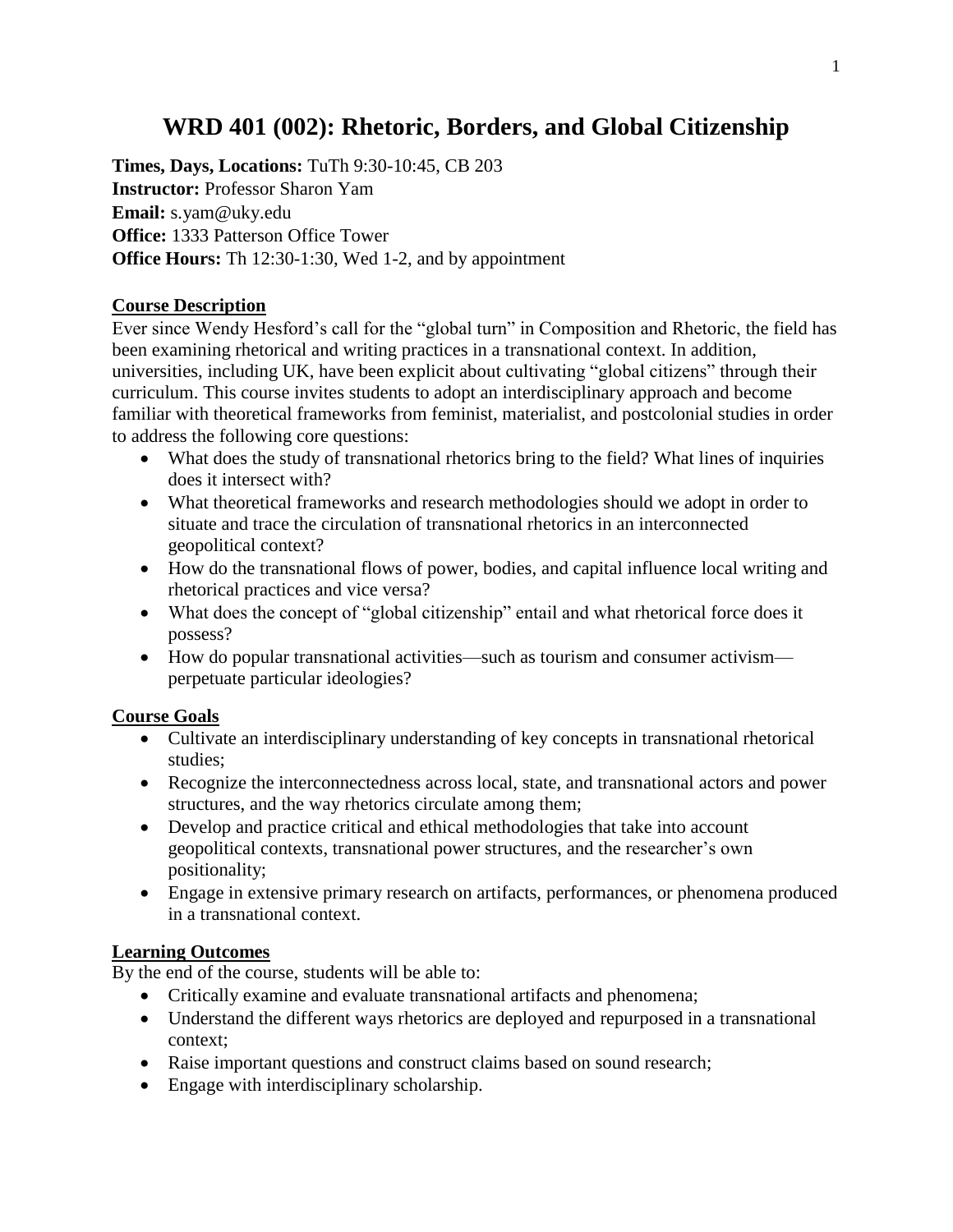# **Readings and Materials**

Course readings will be made available online. We will be reading excerpts from the following books, which you could choose to purchase:

- Appadurai, Arjun. *Modernity at Large.*
- Appiah, Kwame*. Cosmopolitanism.*
- Bosniak, Linda. *The Citizen and the Alien: Dilemmas of Contemporary Membership.*
- Castells, Manuel. *Networks of Outrage and Hope: Social Movements in the Internet Age*.
- Bruner, Edward. *Culture on Tour: Ethnographies of Travel.*
- DeChaine, D. Robert Ed. *Border Rhetorics: Citizenship and Identity on the US-Mexico Frontier.*
- Dingo, Rebecca and J. Blake Scott Eds*. The Megarhetorics of Global Development.*
- Fong, Vanessa. *Paradise Redefined: Transnational Chinese Students and the Quest for Flexible Citizenship in the Developed World*.
- Grewal, Inderpal. *Transnational America: Feminisms, Diasporas, Neoliberalisms.*
- Harvey, David. *A Brief History of Neoliberalism*.
- Hesford, Wendy, and Wendy Kozol Eds. *Just Advocacy? Women's Human Rights, Transnational Feminisms, and The Politics of Representation.*
- Kincaid, Jamaica. *A Small Place*.
- Linfield, Susie. The Cruel Radiance: Photography and Political Violence.
- Yang, Kao Kalia. *The Latehomecomer.*

# **Assignments**

# *Three Critical Analysis Papers (third one optional)*

In each of these three-page papers, you will analyze some artifact for its rhetorical significance pertaining to the course themes. You should think of each of these papers as opportunities to experiment, play, or try out an analysis and thesis before compiling your final portfolio.

### *One Personal Reflection*

This five-page paper asks you to critically reflect on how the concepts and phenomena we have examined in the course connects to your beliefs and everyday life and practices.

# *Final ePortfolio and Oral Presentation*

This portfolio is a curated compilation of the research and writing you have done in the course in the form of a blog/website—it must include an expanded version of one of the analytic thinking papers and a revised personal narrative. In this portfolio, you will demonstrate how your thinking on the concept of global citizenship has evolved throughout the course.

Formal writing assignments should be formatted in the following ways:

- **Times New Roman 12 pt.**
- **1-inch margins all around** (select the text of your document, go to "File," then "Page Setup," set the margins at 1 inch, and click "OK")
- **Last name and page number on every page** (go to "Insert," then "Page Numbers," then set to "Top of Page" and "Right") (next go to "View," "Header and Footer," and type your last name in the header field—right justified)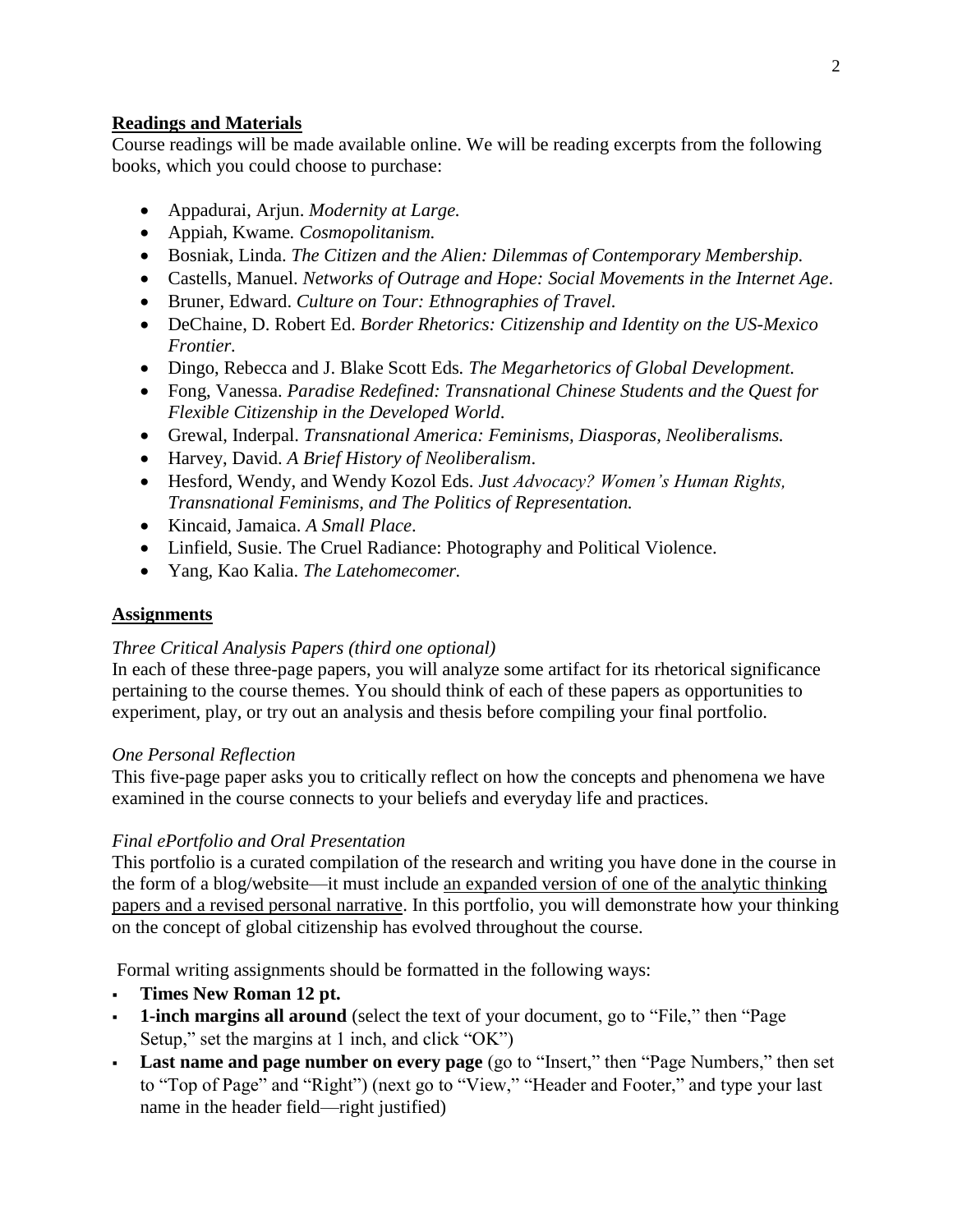- **Your heading needs to be single spaced and must include:**
	- Your Name

Course number and instructor's name

Name of Assignment (ex.: Final Paper)

Date

- **The body of your paper needs to be double spaced** (there should be only ONE space between your heading and title, and ONE between your title and the body of the paper)
- Include a title for formal writing—center the title, and capitalize the appropriate words (no quotation marks, underlining, or italics)

### **Evaluation and Grading**

Your final grade will be based on the following weighted components:

Critical Analysis Paper I: 15% Critical Analysis Paper II: 15% Personal Reflection: 15% Final Portfolio and Presentation: 40% Class Participation (including Google Doc posts): 15% \*\*You have the option to complete Critical Analysis Paper III—the lowest grade among the three will be dropped.\*\*

You will receive written feedback and a letter grade for each assignment according to the university's point system as follows:

| A              | <b>Exception High Achievement</b> | 4.0 |
|----------------|-----------------------------------|-----|
| $A -$          |                                   | 3.7 |
| $B+$           |                                   | 3.3 |
| B              | High Achievement                  | 3.0 |
| B-             |                                   | 2.7 |
| $C+$           |                                   | 2.3 |
| $\overline{C}$ | Average Achievement               | 2.0 |
| $C-$           |                                   | 1.7 |
| $D+$           |                                   | 1.3 |
| D              | Minimum Passing Grade             | 1.0 |
| D-             |                                   | .07 |
| E              | Failing                           |     |
| F              | Failing (In Pass/Fall Course)     |     |

### **Course Policies**

### *Participation & Inclusiveness*

Your regular attendance and active participation in class is required. In order to contribute constructively to class and group discussions, I expect everyone to have read the assigned reading prior to class and come with questions and responses. This course encourages different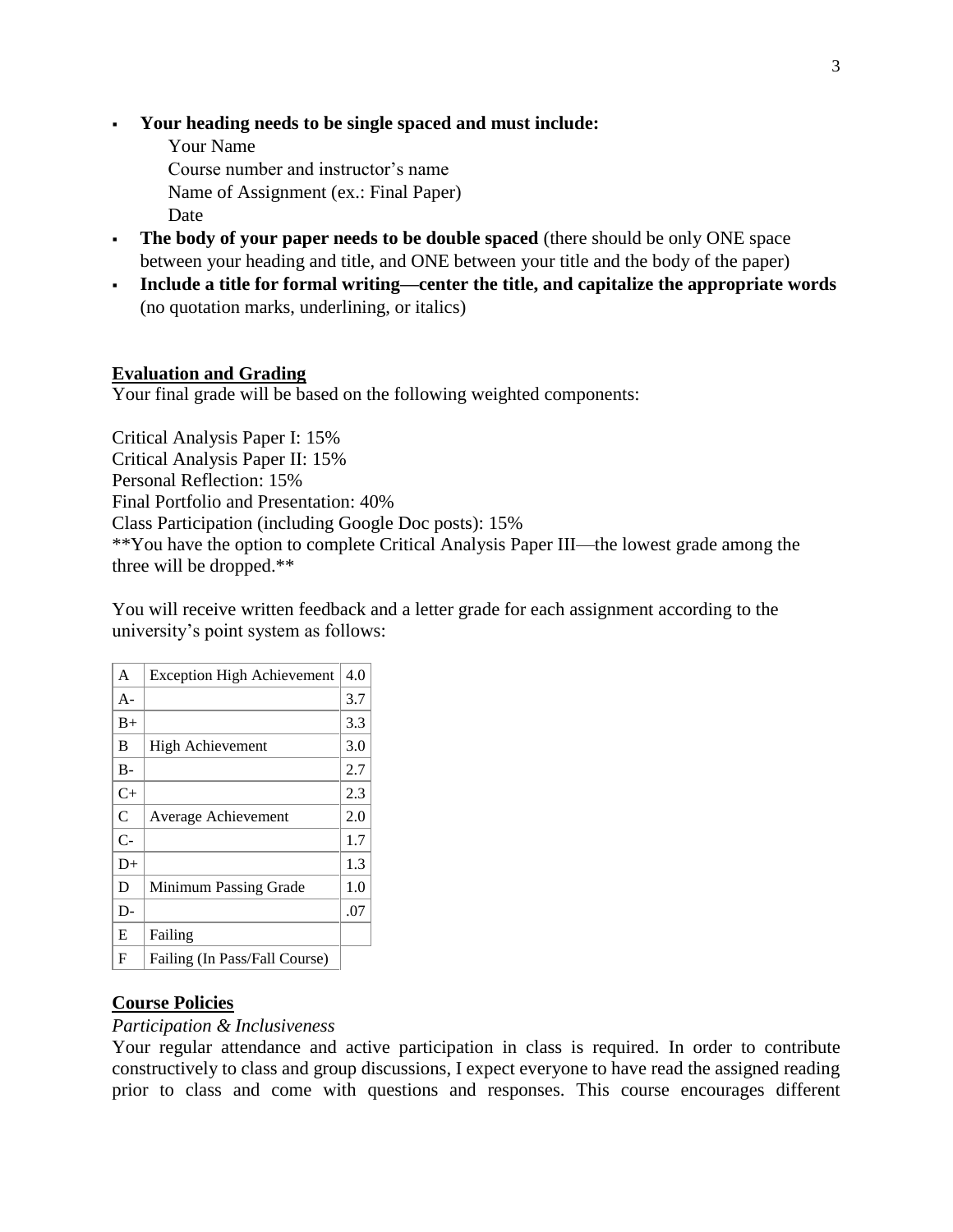perspectives related to gender, race, nationality, ethnicity, sexual orientation, religion, and other relevant cultural identities. The course seeks to foster understanding, awareness and inclusiveness related to such diverse perspectives and ways of communicating. We will read about and discuss the experiences of people across a range of identity groups; therefore, maturity, mindfulness and conscientiousness are expected from your language choices and the way you participate in the classroom.

Your participation includes weekly Google Doc posts. At the beginning of each week's class, I will provide you with a set of open-ended questions to solicit initial responses from the class regarding the readings and the topic of week. **Before the first class of every week, you are required to post a one-paragraph response on the Google Doc and read what others have written.** 

The purpose of this Google Doc is for us to engage in conversation with one another, and practice being a sensitive, critical, and responsible writer and communicator even outside of the classroom. Given this goal, I do not want this project to be unengaging and one-directional, where you curmudgeonly write a short reflection to appease the sole reader—the instructor, me. Rather, this is a space for us—yes, myself included—to fully and openly take into account each other's' opinions and feelings, and respond ethically and sensitively with maintaining a critical and inquisitive attitude.

**To facilitate the dialogic nature of this project, before the end of the week you will need to**  post at least one marginal comment in response to your peers' responses. Since your **opinions will likely evolve from the beginning to the end of each week, you are highly encouraged to write any additional short responses underneath your original one (make sure you date each of your entries).** 

### *Attendance*

You are allowed two absences for whatever reason with no initial penalty. There are times when nearly everyone must miss class for some reason: illness, deadlines, weather, travel, family issues, etc. This policy allows for such absences without penalty, though you should try not to miss class even once! However, each absence after three will drop your final grade a full letter. **Missing more than two weeks of class for whatever reason will result in a failing grade for the course.** Missing a scheduled conference with me or coming to class excessively and frequently late will count as an absence. If your schedule may pose attendance problems, I recommend adding switching to another section.

### *Late Work*

Assignments submitted late will be dropped a full letter grade for each day late. Assignments that are two days late will not be accepted. In-class assignments and activities missed because of absences cannot be made up.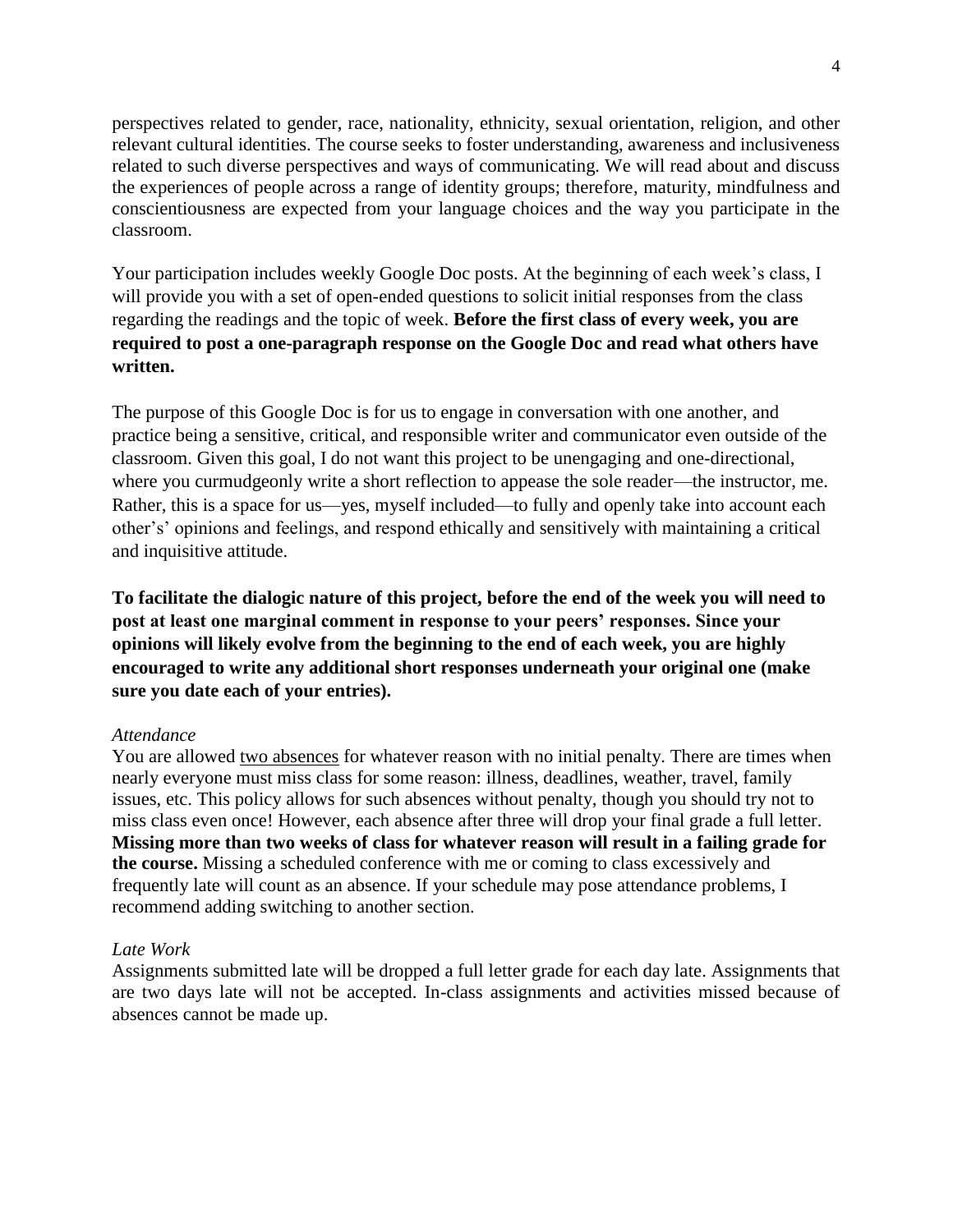### *Illnesses and Other Personal Emergencies*

If you experience an unavoidable personal situation that prevents you from completing work on time, you must take responsibility for informing me about the situation prior to the date the work is due. We can work through issues you may encounter, but post-facto excuses do not work well.

### *Religious Holidays*

If you plan to miss class for religious holidays, state in writing the days you will be absent and submit that information to your discussion section instructor by the third week of class.

### *Plagiarism and Academic Honesty*

The University of Kentucky considers plagiarism a serious violation. Plagiarism is:

- using someone else's words or ideas without proper documentation when quoting and paraphrasing;
- copying some portion of your text from another source without proper acknowledgement;
- borrowing another person's specific ideas without documenting the source;
- turning in a paper written by someone else, an essay "service," or from a World Wide Web site (including reproductions of such essays or papers);
- turning in a paper that you wrote for another course or turning in the same paper for more than one course without getting permission from your instructors first.

The University of Kentucky has established a range of penalties for students who plagiarize, including a reduced grade on a redone assignment, a failing grade for the assignment, a failing grade for the course, or even suspension or expulsion from the university.

#### **Resources**

#### *Writing Center and the Multimodal Communication Lab*

The Writing Center, Room B108B in The Hub of the W. T. Young Library (lower level), is available to help you with your writing. It is open 9 AM-9 PM Monday-Thursday, 9 AM-3 PM Friday, and 8 PM-11 PM Sunday. It is strongly advised to make an appointment in advance: go to uky.mywconline.com to sign on as a new client (select "First visit? Click here to register") or to log in and schedule an appointment. More information about the Writing Center is available at: http://wrd.as.uky.edu/writing-center. You can contact the Director of the Writing Center, Judy Prats at: judithgprats@uky.edu. If you have additional problems with public speaking, you may go to the Multimodal Communication Lab in 106 Grehan (859-257-8370). Consider going to either location if you feel stuck at any stage of the communication process. Take advantage of tutoring assistance early, so you have time to get feedback and make changes.

#### *Disability Resource Center*

Your success in this class is important to me. If there are circumstances that may affect your performance in this class, please let me know as soon as possible so that we may work together to develop strategies for adapting assignments to meet both your needs and the requirements of the course. The Disability Resource Center (859-257-2754) provides resources for students with disabilities. You will need to provide documentation of disability to them in order to receive official university services and accommodations.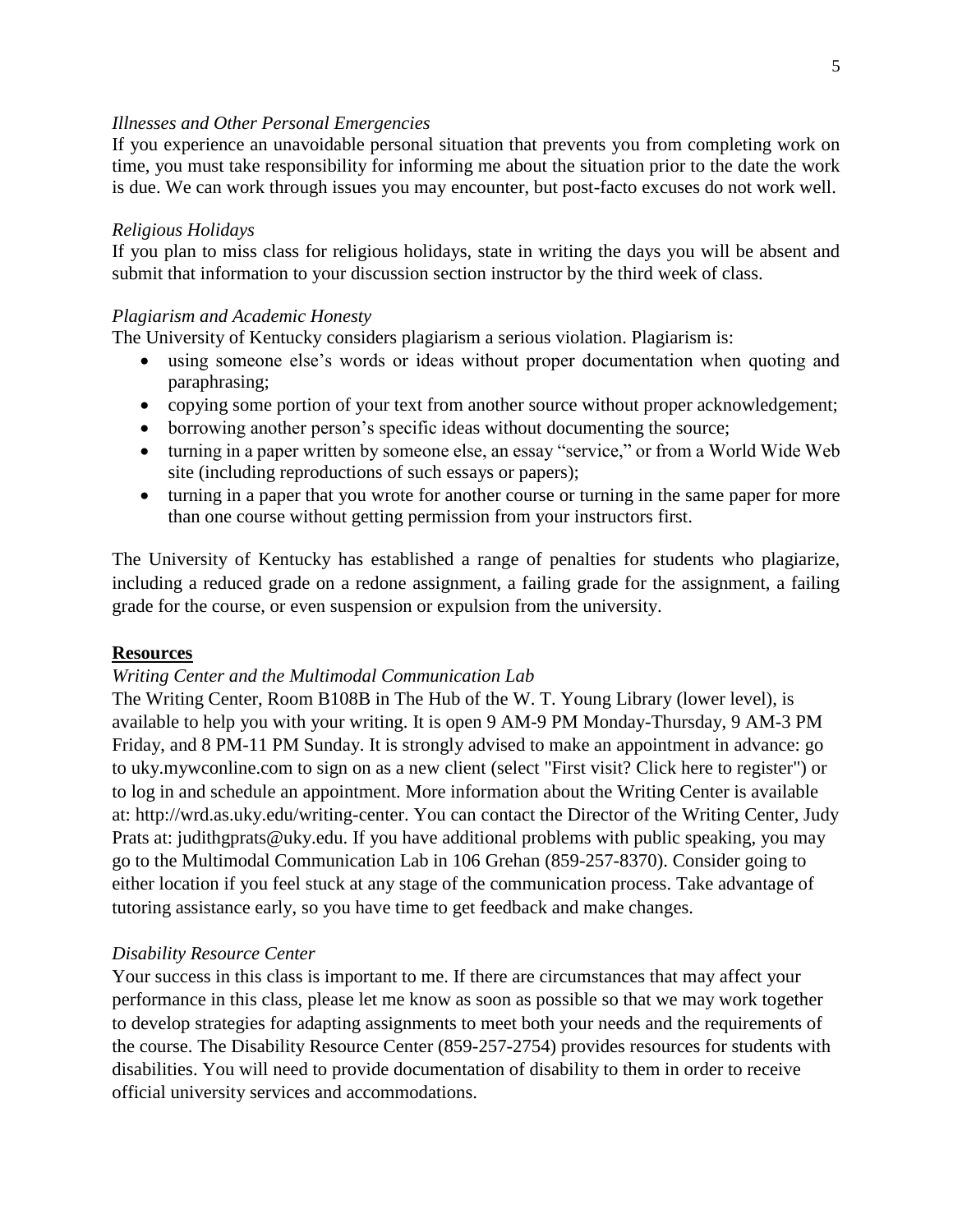Please don't hesitate to let me know if you require assistance or accommodations for any reason. I look forward to working with you to meet your learning goals.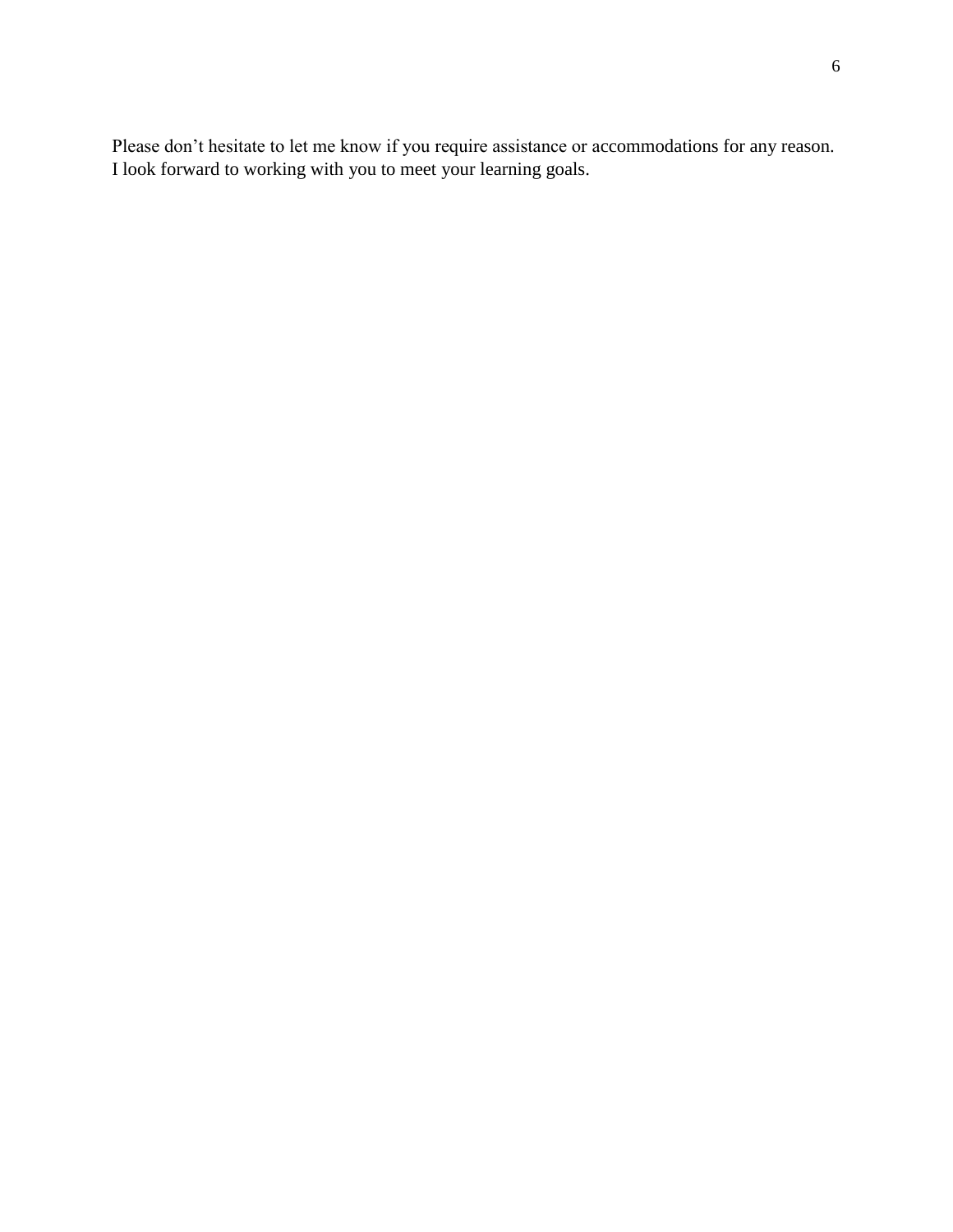Week 1: Introduction

Aug 25: Setting the Agenda

Week 2: Transnational Rhetorical Studies

Aug 30: Key Concepts in Transnational Rhetorical Studies

➢ **Read**: "Toward a Cogent Analysis of Power" (Dingo, Riedner, Wingard); "Transnational Environmental Justice Rhetorics and the Green Belt Movement: Wangari Muta Maathai's Ecological Rhetorics and Literacies" (Schell)

Sept 1: Interrogating Global Citizenship

- ➢ **Read**: "Rhetorics of Citizenship: Pitfalls and Possibilities" (Cisneros); Chapter 2, *The Citizen and the Alien* (Bosniak)
- ➢ **Homework**: Collect statements from three universities (could be outside of the U.S.) that evoke the concept of global citizenship. What do they have in common? Do and how do they define the term? Post your response on the Canvas discussion board.

Week 3: Positionality, Privilege, and Ethics

Sept 6: Neoliberalism and Neocolonialism

➢ **Read**: Chapter 1-3, *A Brief History of Neoliberalism* (Harvey); "Recognizing Racism in the Era of Neoliberalism" (Davis-http://bit.ly/1NjNh7m)

Sept 8: Ethics of Engagement

- ➢ **Read**: "The Problem of Speaking for Others" (Alcoff-http://bit.ly/1yk9ELV); "Working together with Difference" (Narayan)
- ➢ **Watch**: "The Danger of a Single Story" (http://bit.ly/1xvIqpK)

Week 4: Network and Mobility

Sept 13: Transnational Flows

- ➢ **Read**: Chapter 1, *Modernity at Large* (Appadurai)
- ➢ **Homework**: Research and bring in an artifact/ descriptions of a phenomenon that illustrate one of the –scapes Appadurai discusses.

Sept 15: Neoliberalism and Transnational Consumption

- ➢ **Read**: Chapter 2, *Transnational America* (Grewal)
- ➢ **Due***:* Critical Analysis Paper I

Week 5: Tourism and Mobility

Sept 20: Postcolonial Ethics and Tourism

➢ **Read**: *A Small Place* (Kincaid)

Sept 22: Representing "the Exotic"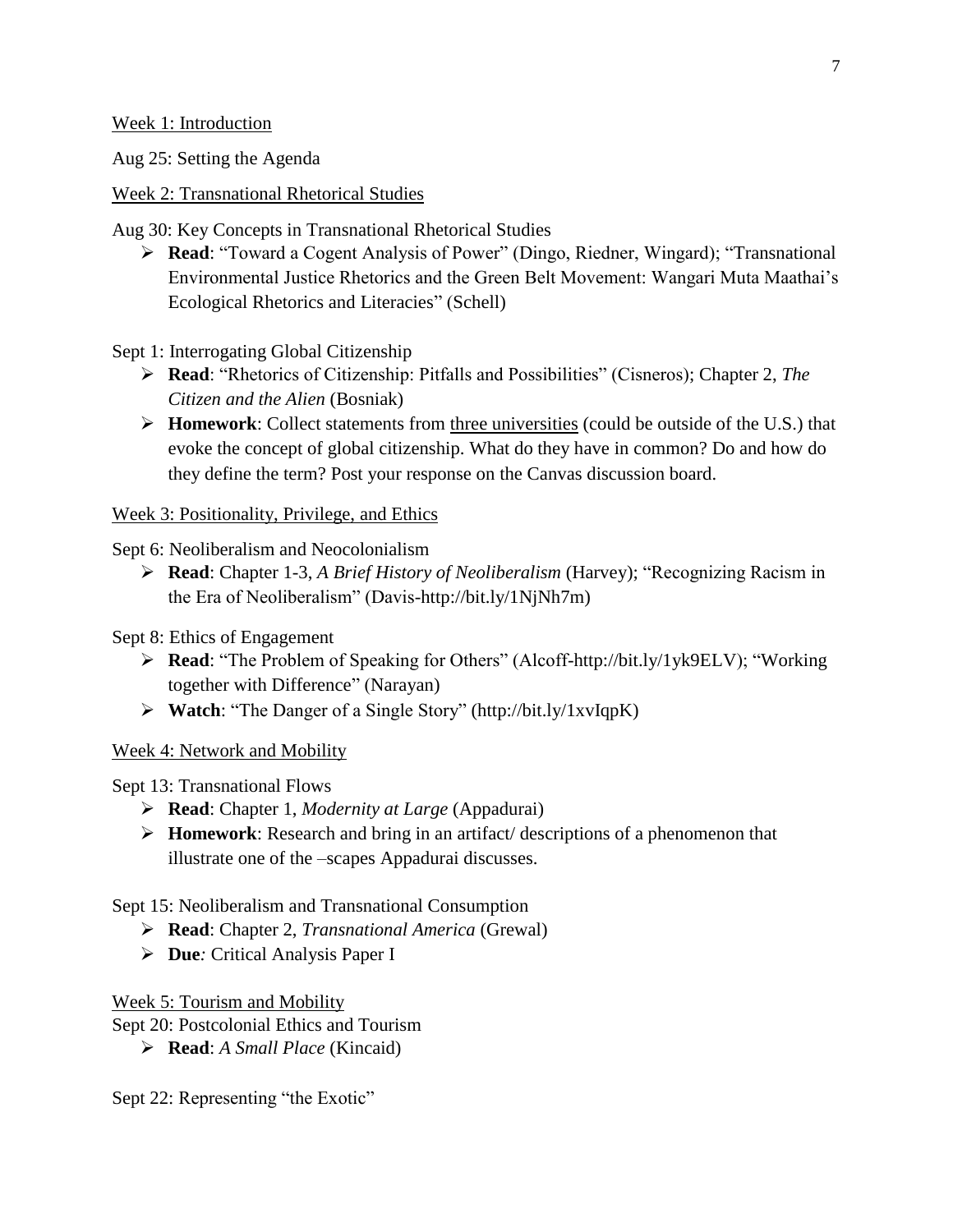- ➢ **Read**: Chapter 2, *Culture on Tour* (Bruner)
- ➢ **Watch**: "Mozambique," *No Reservations* (Bourdain- [http://bit.ly/1WJBpij\)](http://bit.ly/1WJBpij)
	- ➢ **Homework**: Read/watch another piece of popular travelogue on a locale outside of Europe and North America (it could be a book, an essay, a documentary, or an episode of a TV show—e.g. *Eat, Pray, Love; Bizarre Foods; Parts Unknown*); reflect on the Google Doc the recurring key themes, representations, and tropes you notice.

## Week 6: Borders and Immigration

## Sept 27: Migration and Emotion

➢ **Read**: Introduction, *Border Rhetorics* (DeChaine); "Love, Loss, and Immigration" (Calafell)

## Sept 29: Transnational Labor and Affect

➢ **Read**: "Moving Labor" (Lagman); "Our Vietnam War Never Ended" (Nguyen); "The Price of Nice Nails" (http://nyti.ms/1H1p26P)

Week 7: Transnational Activism I

- Oct 4: Writing and Analyzing Transnational Artifacts
	- ➢ **Homework**: Bring your first paper—together with my comments—to class. Come with a written list of points for revision and questions.
- Oct 6: Volunteer Tourism
	- ➢ **Read**: "Save the World in a Week" (Vodopivec and Jaffe); "#InstagrammingAfrica" (Kascak and DasGupta- [http://bit.ly/1Ls30uC\);](http://bit.ly/1Ls30uC)) "The Voluntourist's Dilemma" (http://nyti.ms/1MsyQNq)
	- ➢ **Due**: Critical Analysis Paper II

# Week 8: Transnational Activism II

- Oct 11: Consumer Activism
	- ➢ **Read**: "Ethos in a Bottle" (DeChaine); "Economic Citizenship and the Rhetoric of Gourmet Coffee" (Mathieu)

Oct 13: Case Studies-TOMS Shoes

➢ **Read**: Sample TOMS Shoes Rhetorical Analysis

### Week 9: Transnational Activism III

### Oct 18: Digital Activism

➢ **Read**: "Small Change" (Gladwell); Chapter 8, *Networks of Outrage and Hope* (Castells)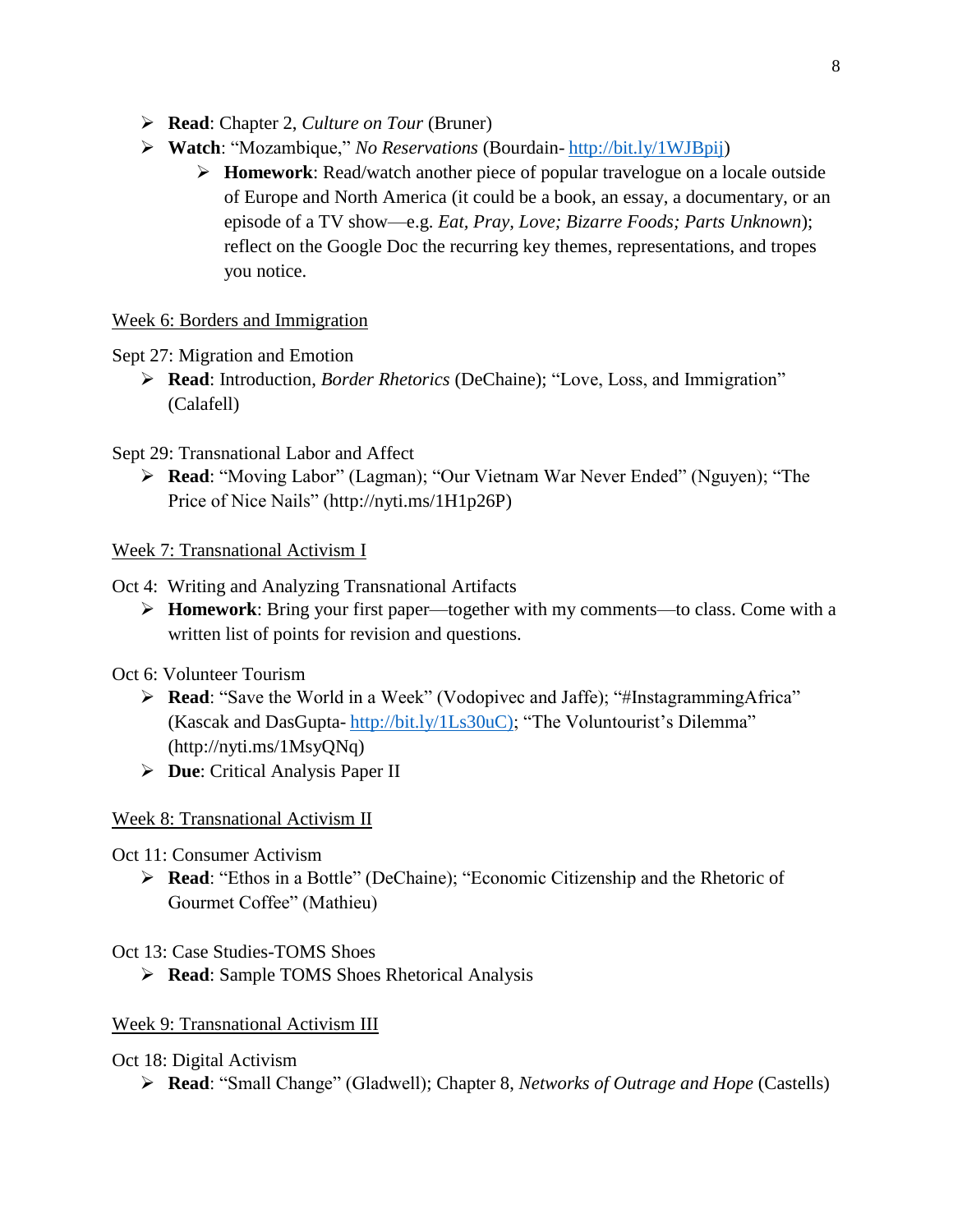Oct 20: Case Studies

➢ **Homework**: Research a transnational activism campaign/ social movement that has unfolded online. Create a timeline of actions and outcomes and share it on the class discussion board.

#### Week 10: Human Rights I

Oct 25: Human Rights Activism

- ➢ **Read**: Chapter 1, *The Future of Human Rights* (Baxi)
- ➢ **Due**: Critical Analysis Paper III (Optional)

### Oct 27: Refugees and Transnational Feminism

➢ **Read:** Chapter 4, *Transnational America* (Grewal); "Citizenship and the Performance of Credibility" (McKinnon)

### Week 11: Human Rights II

Nov 1: Representing Human Rights Subjects

- ➢ **Read**: "Misrepresentations of Missing Women in the U.S. Press" (Lyon); Introduction, *Just Advocacy?* (Hesford and Kozol)
- Nov 3: Human Rights and Photojournalism
	- ➢ **Read**: Chapter 2 and 5, *The Cruel Radiance* (Linfield)

### Week 12: Concept Overview

Nov 8: Presidential Election—No Class

Nov 10: Review and Writing Workshop

➢ **Due**: Draft of revised analysis paper

Week 13: International Development

Nov 15: Neoliberalism and Development

➢ **Watch**: *Poverty Inc.* (Available on Netflix)

### Nov 17: The Rhetorics of Development

➢ **Read**: Introduction and Chapter 7, *The Megarhetorics of Global Development* (Scott and Dingo)

Week 14: Conferences

Nov 22: In-class conferences and workshop

➢ **Due**: Critical Personal Reflection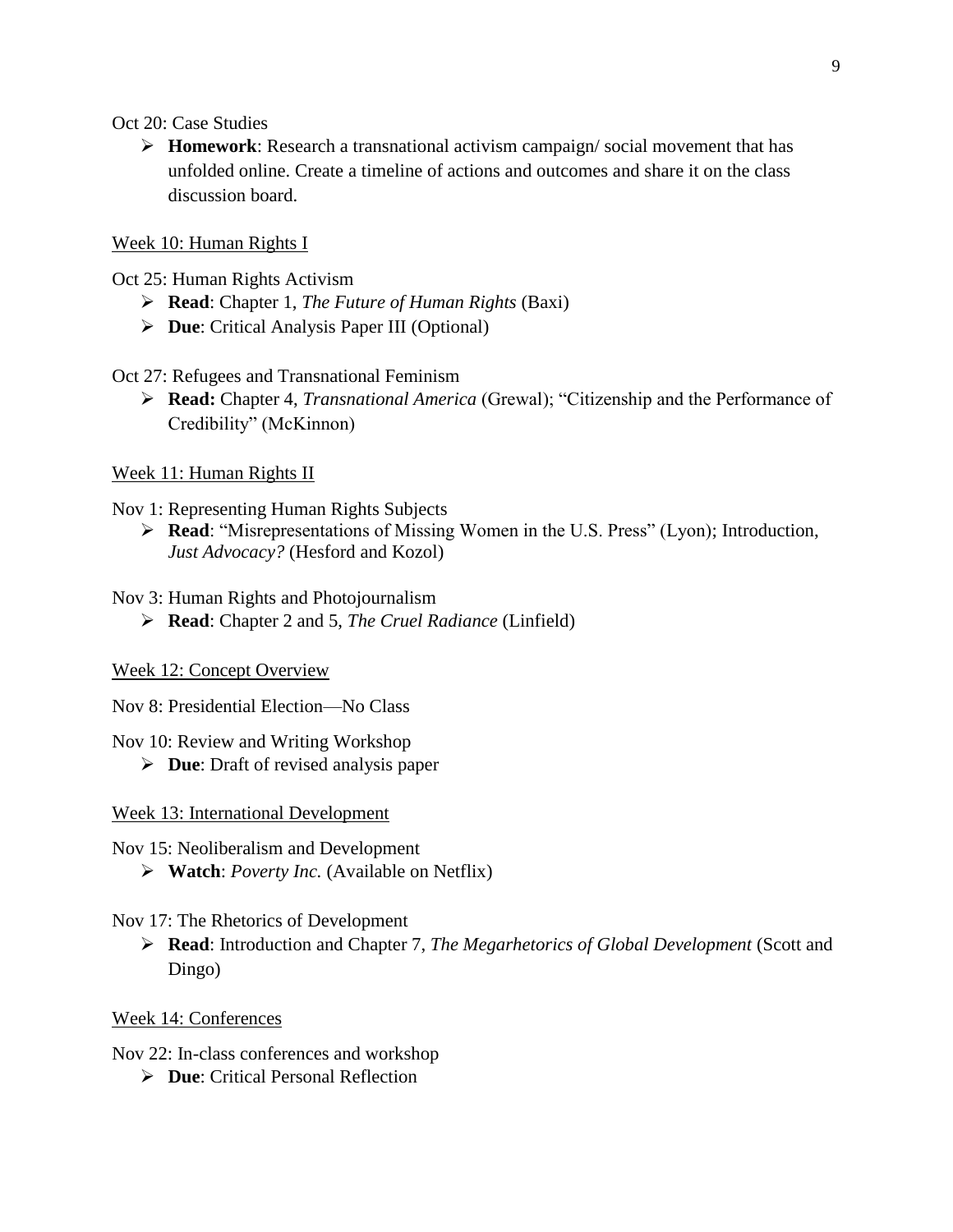Nov 24: Thanksgiving—No class

## Week 15: Global Citizenship Revisited

Nov 29: Cosmopolitanism ➢ **Read**: *Cosmopolitanism* (Appaiah)

Dec 1: Looking Ahead

Week 16: Presentations

Dec 6: Roundtable Presentation I

Dec 8: Roundtable Presentation II

\*\*Final Portfolios due Dec 12\*\*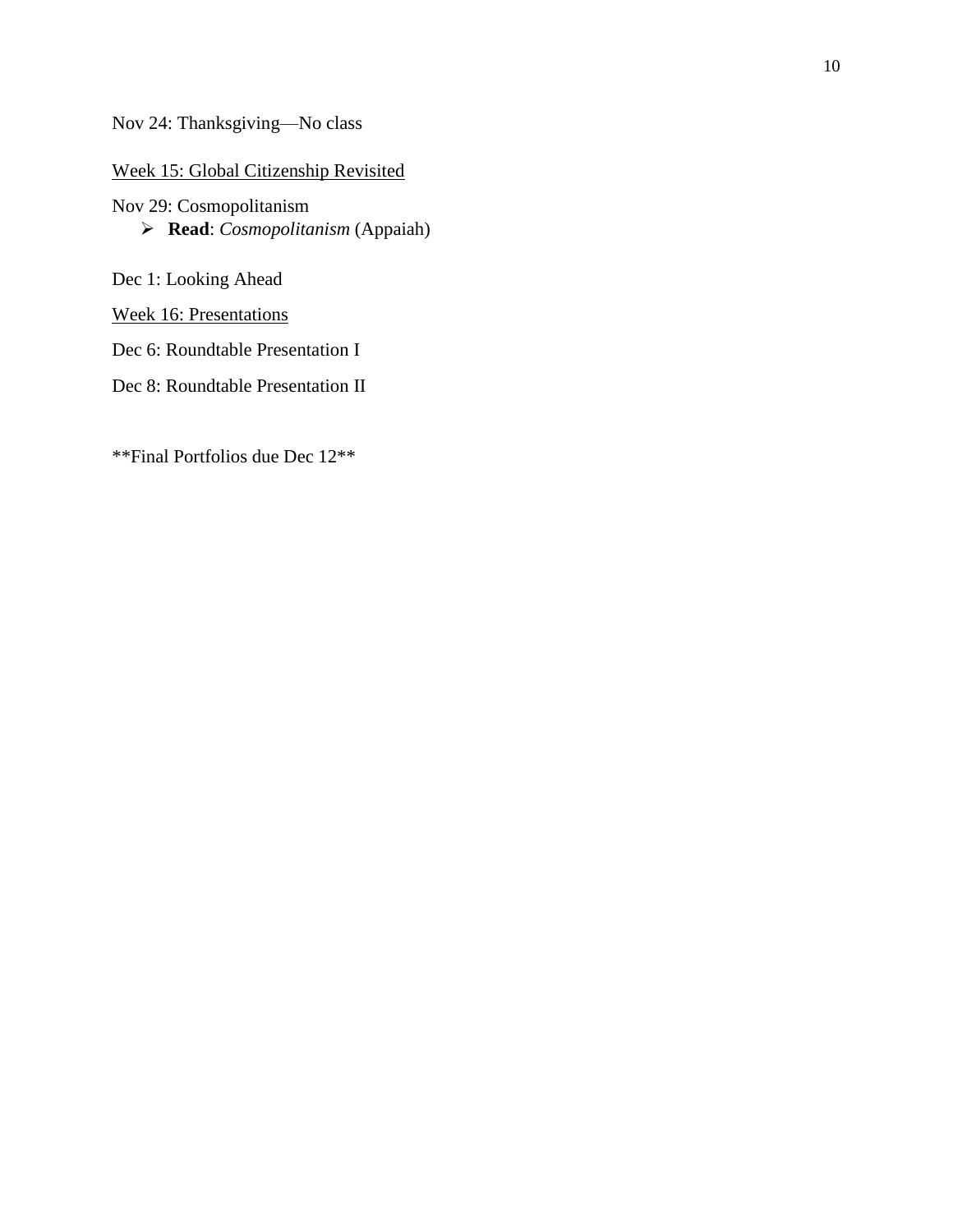## **Critical Analysis Papers**

Paper I due: Sept 15

Paper II due: Oct 6

Paper III (optional) due: Oct 25

Revised draft due: Nov 10

*Assignment Goal:* The purpose of these assignments is to give you the opportunity to analyze artifacts for their rhetorical significance pertaining to transnationalism.

*Assignment Description:* Choose an artifact that you find interesting, perplexing, significant, or infuriating, analyze it, and then use the following directions to write up the analysis. Your artifact can come in just about any form imaginable. It could be a policy, set of images, art, a court case, speech, performance, social movement, public controversy, public discourse, or an assemblage of artifacts. Your analysis can be theoretically-driven, in that you use particular theories or concepts to guide the direction of your analysis, or it can be open, inductive and descriptive. Once you have decided upon an artifact of inquiry and you have a sense of your analysis and argument, you may then begin to write the paper using the following structure.

*Introduction:* Your introduction should set the stage for your analysis by a) justifying the import of analyzing the artifact, b) specifying the focus of the paper, and c) explicating the question guiding the analysis.

*Body:* The body of the paper should either develop an answer to the research question that you pose or unfold the thesis/argument that you are making in your analysis in approximately 2-3 points. The analysis should be *data-driven*, meaning that you use your artifact as the data to demonstrate your claims. The analysis should be *bold.* This is your time to experiment with an argument, see if your artifact is significant enough to hold up your argument and play with ideas. The analysis should also be *well-organized* so that there is internal coherence in the way you move through your argument, and so that the reader can easily follow the direction of your analysis. Finally, the analysis should *relate to the course themes* in some way.

*Conclusion:* The conclusion should offer some concluding thoughts on the possible contributions of analysis for understanding aspects of the course themes. Do not simply restate your argument or thesis.

*Paper Guidelines:* These 3-page double-spaced papers should use 12pt font and consistently follow APA, MLA or Chicago source citation guidelines. The final, expanded and revised version should be 6-10 pages long.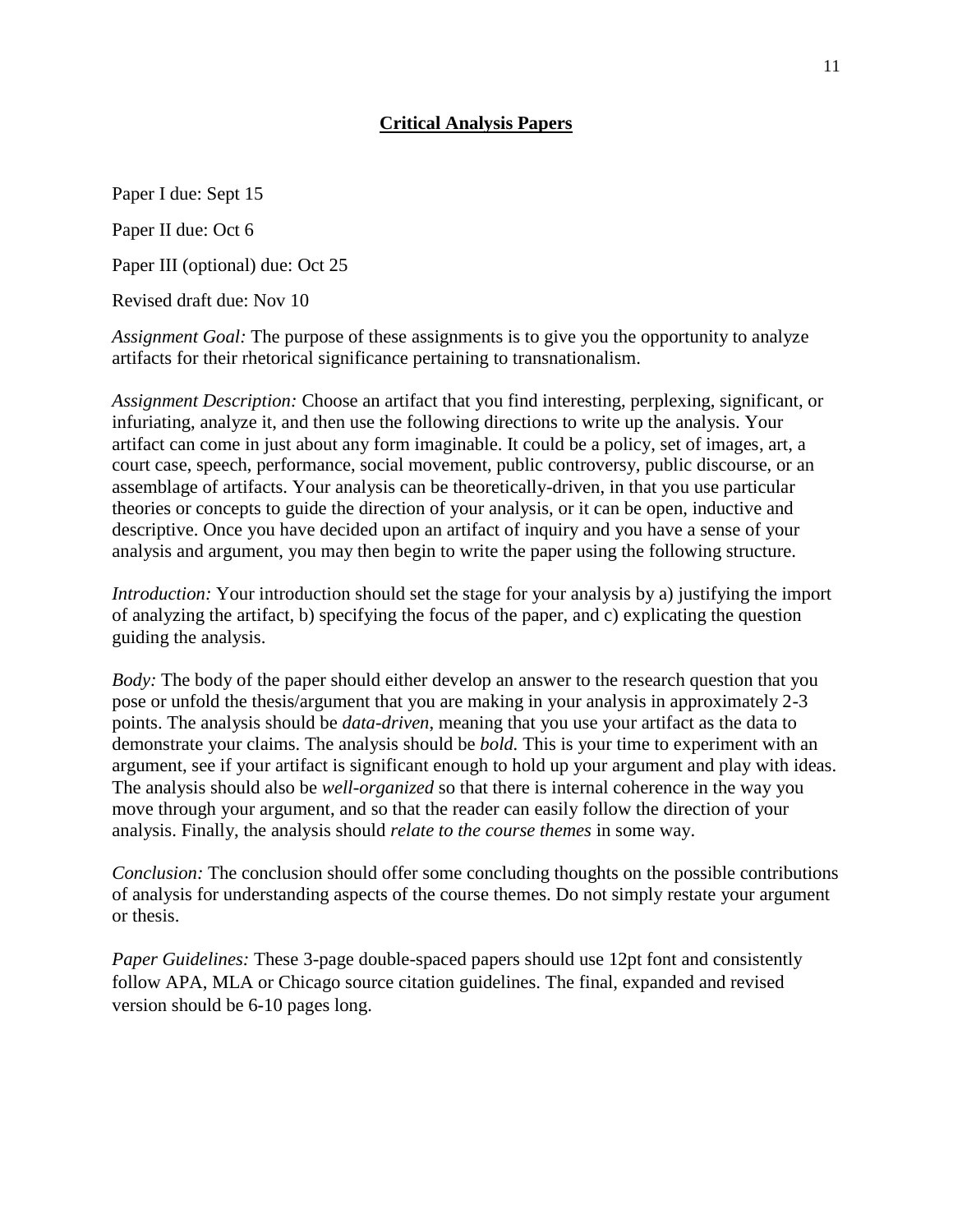# **Critical Personal Reflection**

Due: Dec 1 (Submit on Canvas and bring two hard copies to class)

Length: 3-5 pages

*Assignment Goal*: The purpose of this assignment is for you to explicitly and critically discuss how the concepts, theories, and phenomena we have discussed so far connect to your everyday life, and how they have supported and/or challenged your beliefs and values.

*Assignment Description*: Review the syllabus and course calendar and identify materials or discussions that are particularly significant or memorable to you. Rather than rehashing the discussions we already had, critically discuss how those materials inform, challenge, or support your opinions and beliefs about those topics. You are not asked to agree with or support all course materials—rather, you should use this assignment as an opportunity to engage with some of them deeply through evaluation and critique. Be specific in your narrative by referring to concrete examples, arguments, and theories.

Your reflection should include the following elements:

- Concrete illustrations/ descriptions of your topics;
- Connections between your beliefs and opinions on such issues with the larger social, economic, political, or cultural structures and influences;
- Connections between your personal experience and practice with any course readings and discussions